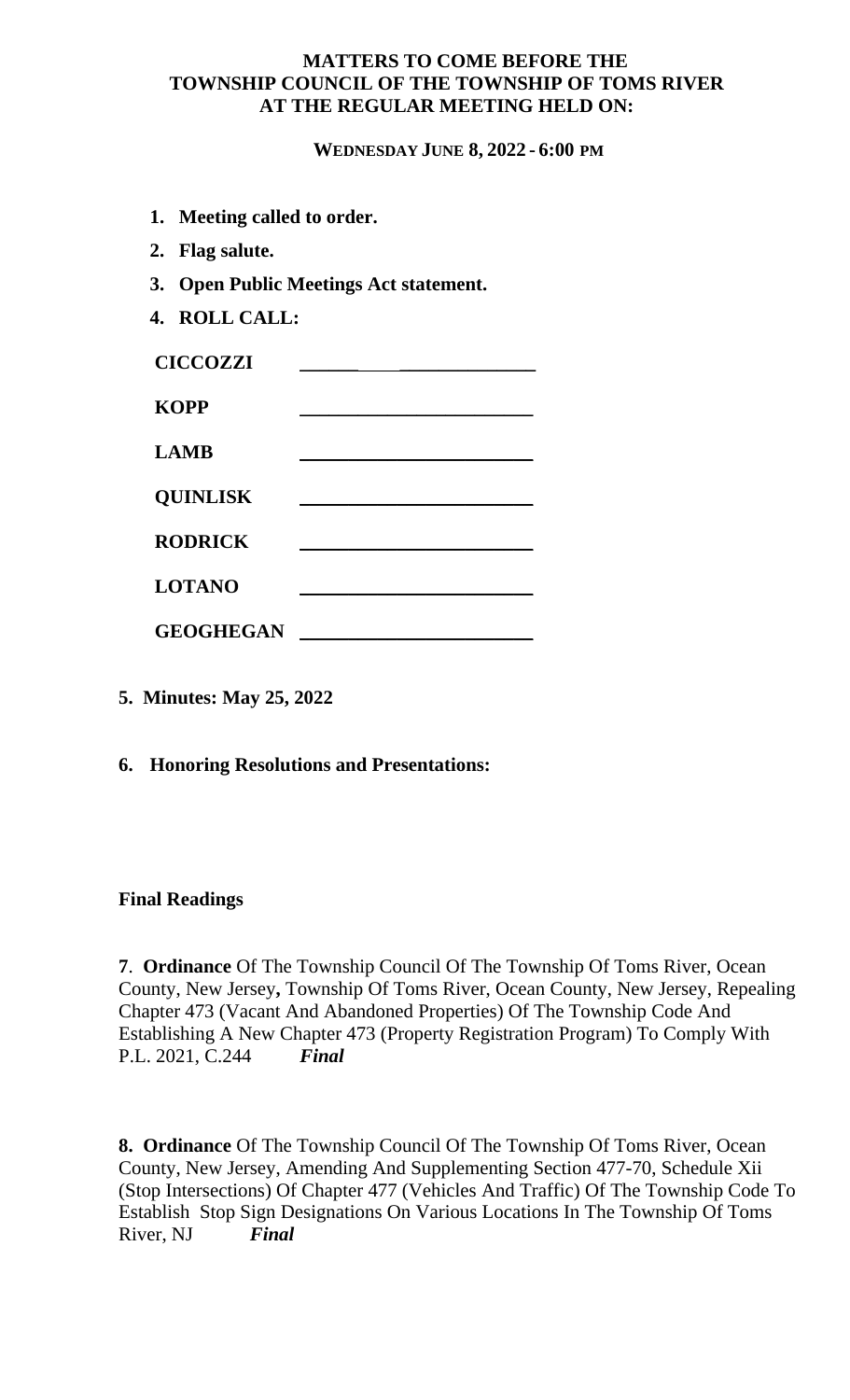**9. ORDINANCE** Of The Township Council, Township Of Toms River, Ocean County, New Jersey, Amending And Supplementing §162-1a(1) And (2) Of The Township Code To Provide For The Issuance Of One Additional Plenary Retail Distribution And 2 Additional Retail Consumption Liquor Licenses Based On 2020 Census Figures And To Establish A Fee For Theater Licenses *First*

10. **ORDINANCE** Of The Township Council Of The Township Of Toms River, Ocean County, New Jersey, Authorizing The Mayor To Execute And The Township Clerk To Attest To A Lease Agreement With Save Barnegat Bay, Inc., A Not-For-Profit Corporation, For Property Designated On The Municipal Tax Map As Block 705, Lots 1, 1.01 and 1.02

## **CONSENT AGENDA**

*All matters listed under the heading "Consent Agenda" will be enacted by one motion in the form listed below. There will be no separate discussion of these items. If discussion is desired on any item, that will be considered separately.*

- A. **RESOLUTION** Of The Township Council Of The Township Of Toms River, Ocean County, New Jersey, for Duplicate and Overpayment of Taxes
- B. **RESOLUTION** Liquor License Renewals
- C. **RESOLUTION** Of The Township Council Of The Township Of Toms River, Ocean County, New Jersey, Authorizing The Township's Participation In And Adoption In A Watershed Management Plan Which Is A Requirement Of The National Flood Insurance Program's (NFIP) Community Rating System
- D. **RESOLUTION** Of The Township Council Of The Township Of Toms River, Ocean County, New Jersey to Establish A Dedicated Trust By Rider For Senior Center Services
- E. **RESOLUTION** Of The Township Council Of The Township Of Toms River, Ocean County, New Jersey, Authorizing The First One (1) Year Contract Extension For Bio-Decontamination Services To Ryles Restoration LLC D/B/A Servpro Of Toms River, Effective June 9, 2022 Through June 8, 2023
- F. **RESOLUTION** Authorization to Award a Contract for Two (2) Automated Refuse Collection Systems Trucks Cab & Chassis with 33 Yard Side Loading Body & Arm New and Unused 2023 or Newer and for the Trade-In of Vehicle #64 and Vehicle # 91 to Hunter Jersey Peterbilt, At A Contract Price Not To Exceed \$668,962.00
- G. **RESOLUTION** Authorizing Award Of Contract To P & A Construction Inc., As The Lowest Bidder, Meeting All Of The Bid Specifications, For The 2022 (F.Y. 2021) Township-Wide Paving Program, At A Total Contract Price Not To Exceed \$3,500,000.00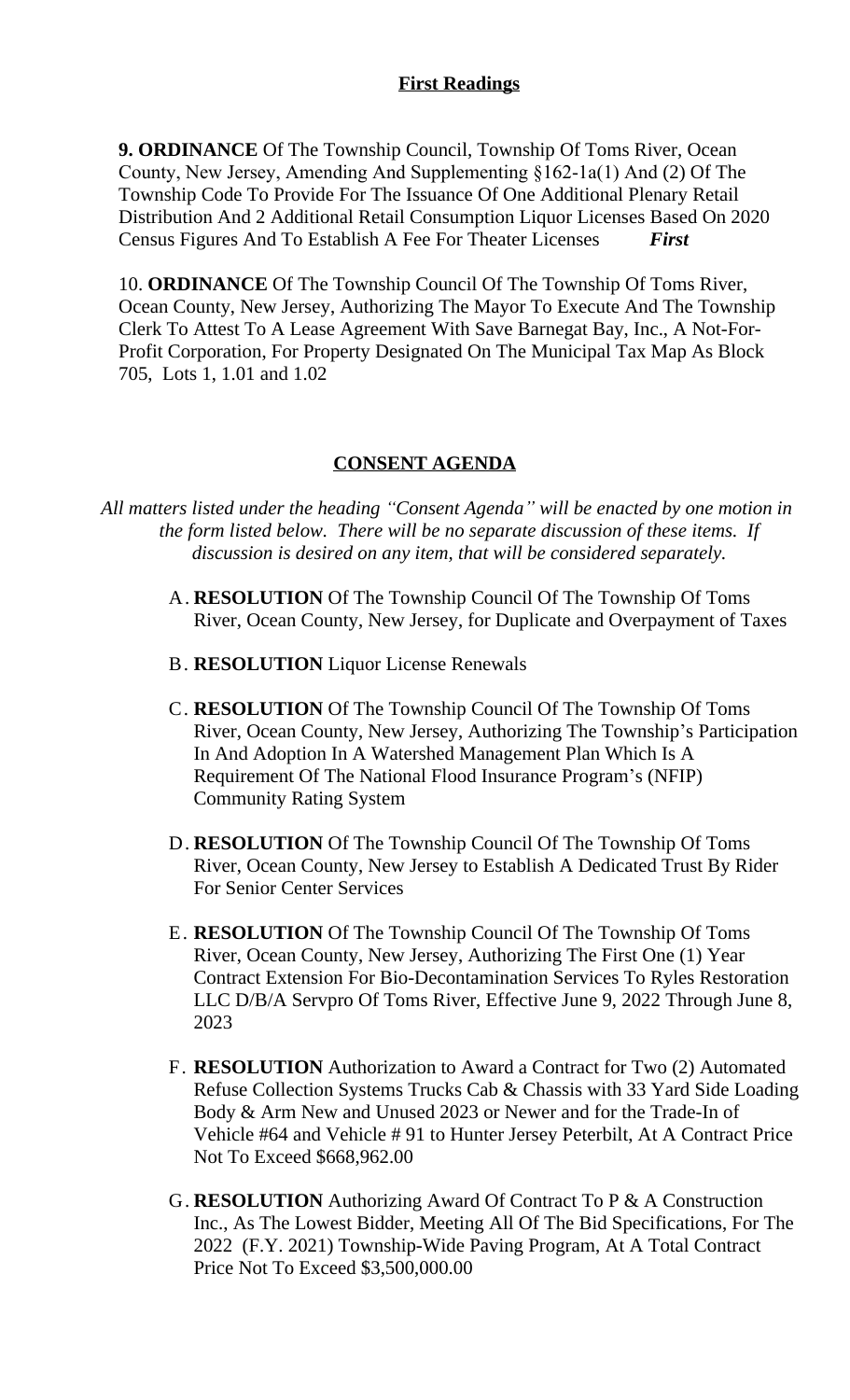- H. **RESOLUTION** Authorizing Award Of A Contract To Granturk Equipment Co., Inc., As Lowest Bidder Who Meets All The Bid Specifications, For One (1) New And Unused 2023 Or Newer Rear loading Refuse Collection Body With Cab And Chassis, 66,000 LB. GVW Minimum Purchase With Cart Tippers And For Trade In Of Vehicle 179 In The Amount Of \$15,000 For The Department Of Public Works, In The Maximum Contract Amount Not To Exceed \$260,576.00
- I. **RESOLUTION** Authorizing The Award Of A Contract For The Purchase of 95-gallon sanitation containers to Schaefer plastics North America, and 64- Gallon Sanitation Collection System Automated/Semi-Automated (Robo) Containers And Parts Discount For The Department Of Public Works, to IPL North America Inc., As The Lowest Responsible Bidders Meeting All The Bid Specifications
- J. **RESOLUTION** Of The Township Of Toms River, In The County Of Ocean, New Jersey, Authorizing Award of Contract to Toto Dodo, Inc; Through The Competitive Contracting Process, For The Bey Lea Municipal Golf Course Restaurant Concession, In The Total Maximum Amount Not To Exceed \$115,500.00 Payable To The Township Of Toms River
- K. **Resolution** Of The Township Of Toms River, In The County Of Ocean, New Jersey, Continuing The Designation Of A Conditional Redeveloper For The Property Identified On The Tax Maps Of The Township As Block 658, Lot 25 And Authorizing The Execution Of An Amendment To The Interim Costs Agreement Related Thereto
- L. **Resolution** Of The Township Of Toms River, In The County Of Ocean, New Jersey, Continuing The Designation Of A Conditional Redeveloper For Block 668, Lots 9 And 13 As Identified On The Tax Maps Of The Township And Commonly Known As 1 Robbins Parkway And Authorizing The Execution Of A Fourth Amendment To The Interim Costs Agreement With Respect Thereto
- M. **Resolution** Of The Township Of Toms River, In The County Of Ocean, New Jersey, Authorizing The Sale Of Abandoned And/Or Unclaimed Motor Vehicles Pursuant To N.J.S.A. 39:10a-1 et seq.
- N. **Resolution** Of The Township Of Toms River, In The County Of Ocean, New Jersey Authorizing The Purchase Of Strike Guard Lightning Data Receiver And Accessories From Turf Equipment & Supply Company, For The Department Of Recreation, In The Total Contract Amount Not To Exceed \$31,320.00
- O. **Resolution** Of The Township Of Toms River, In The County Of Ocean, New Jersey, Authorizing The Person-to-Person Transfer Of Plenary Retail Consumption License 1507-33-053-005 From Garden State Dining LLC to Krish Foods, LLC